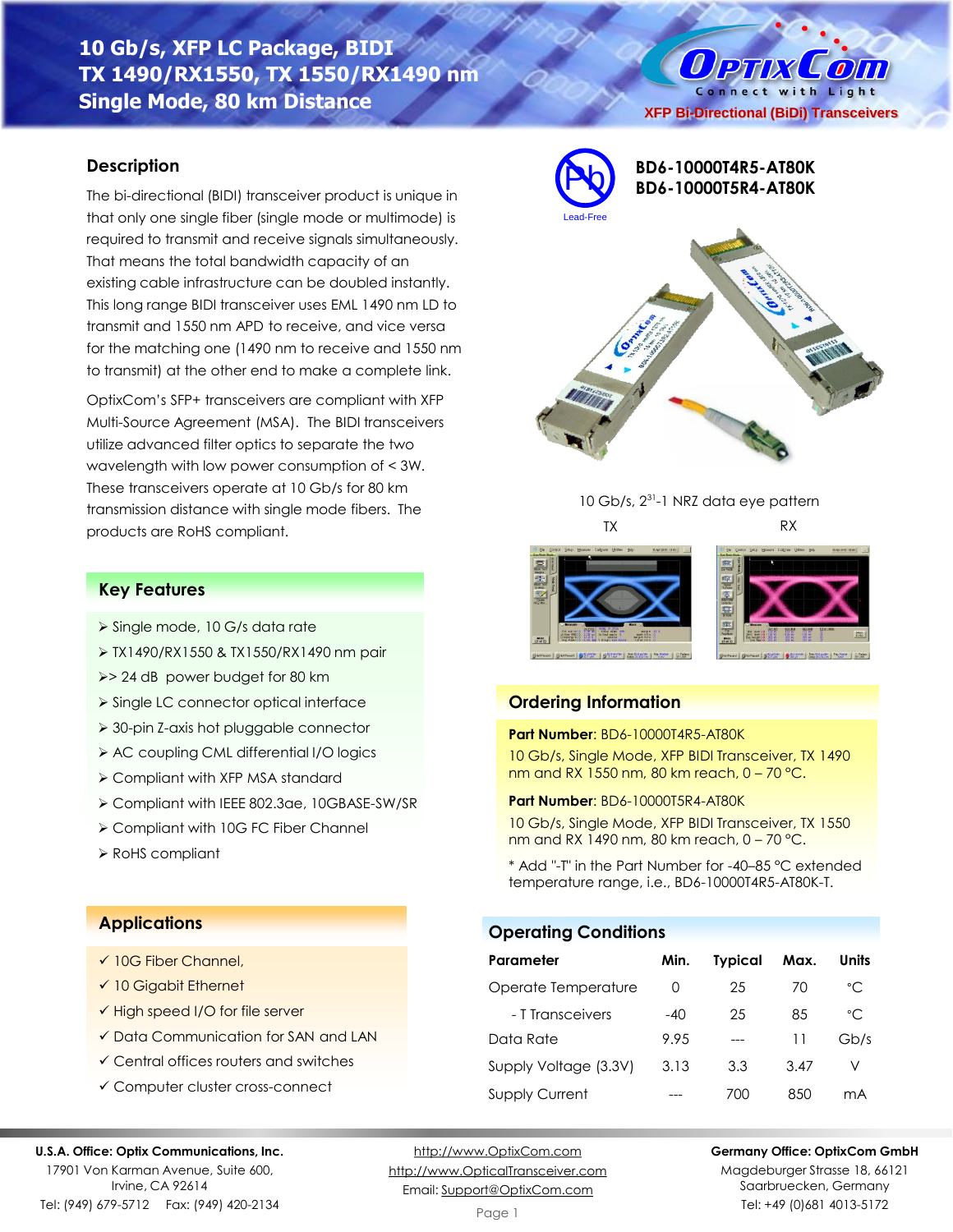

**--------------------------**

**Company** 

# **BD6-10000T4R5-AT80K-T BD6-10000T5R4-AT80K-T**

## **Absolute Maximum Ratings**

| Parameter                | Symbol     | Min.   | Max. | Units        |
|--------------------------|------------|--------|------|--------------|
| Storage Temperature      | Tst        | -40    | 85   | $^{\circ}$ C |
| Supply Voltage @ 3.3V    | <b>Vcc</b> | $-0.3$ | 3.8  |              |
| Input Voltage            | VM         | $-0.5$ | Vcc  |              |
| <b>Relative Humidity</b> | R.H.       |        | 95   | $\%$         |

# **Transmitter Electro-Optical Characteristics**

| Parameter                                   | Symbol                | Min.     | <b>Typical</b> | Max.  | <b>Units</b> |
|---------------------------------------------|-----------------------|----------|----------------|-------|--------------|
| Differential Input Voltage <sup>1</sup>     | $\Delta$ Vi           | 0.2      |                | 1.2   | $\vee$       |
| Differential Input Impedance <sup>2</sup>   | Ζ                     | ---      | 100            | $---$ | ohm          |
| <b>Optical Power</b>                        | P <sub>O</sub>        | $\Omega$ | ---            | $+4$  | dBm          |
| Optical Wavelength<br>(BD6-10000T4R5-AT80K) | $\lambda$             | 1480     | 1490           | 1500  | nm           |
| Optical Wavelength<br>(BD6-10000T5R4-AT80K) | $\lambda_{\rm O}$     | 1540     | 1550           | 1560  | nm           |
| Spectral Width (-20 dB)                     | $\Delta\lambda$       | ---      | ---            | 0.3   | nm           |
| <b>TX Disable Asserted</b>                  | POFF                  | ---      |                | $-30$ | dBm          |
| Side Mode Suppression Ratio                 | SMSR                  | 30       |                | ---   | dB           |
| <b>Extinction Ratio</b>                     | ET                    | 7.5      |                | $---$ | dB           |
| Rise/Fall Time (20% - 80%)                  | Tr/Tr                 | ---      |                | 40    | ps           |
| TX Disable Voltage - High                   | <b>VDH</b>            | 2.0      | ---            | Vcc   | $\vee$       |
| TX Disable Voltage - Low                    | <b>V<sub>DL</sub></b> | $\Omega$ |                | 0.8   | $\vee$       |
| TX Fault Output - High                      | $V$ FH                | 2.4      |                | Vcc   | $\vee$       |
| TX Fault Output - Low                       | $V_{FL}$              | $\Omega$ | ---            | 0.8   | $\vee$       |
| <b>TX Disable Assert Time</b>               | Tass                  | $---$    | ---            | 10    | $\mu$ S      |
| <b>TX Disable Deassert Time</b>             | Tdisass               | ---      | ---            | 1.0   | ms           |
| Time to Initialize                          | $T_{\text{GS}}$       | ---      |                | 300   | ms           |
| TX Fault from Fault to Assertion            | Tfault                | ---      |                | 100   | $\mu$ S      |
| TX Disable Time to Start Reset              | Treset                | 10       |                | $---$ | μS           |

### Notes:

- 1. Module is designed for AC LVPECL coupling. See the design guide for proper termination.
- 2. Single ended will be 50 ohm for each signal line.
- 3. Output of coupling optical power into  $9/125 \mu m$  SMF.

#### **U.S.A. Office: Optix Communications, Inc.** 17901 Von Karman Avenue, Suite 600,

Irvine, CA 92614 Tel: (949) 679-5712 Fax: (949) 420-2134

[http://www.OptixCom.com](http://www.optixcom.com/) [http://www.OpticalTransceiver.com](http://www.optoictech.com/) Email: [Support@OptixCom.com](mailto:Support@optoICtech.com)

#### **Germany Office: OptixCom GmbH**

Magdeburger Strasse 18, 66121 Saarbruecken, Germany Tel: +49 (0)681 4013-5172